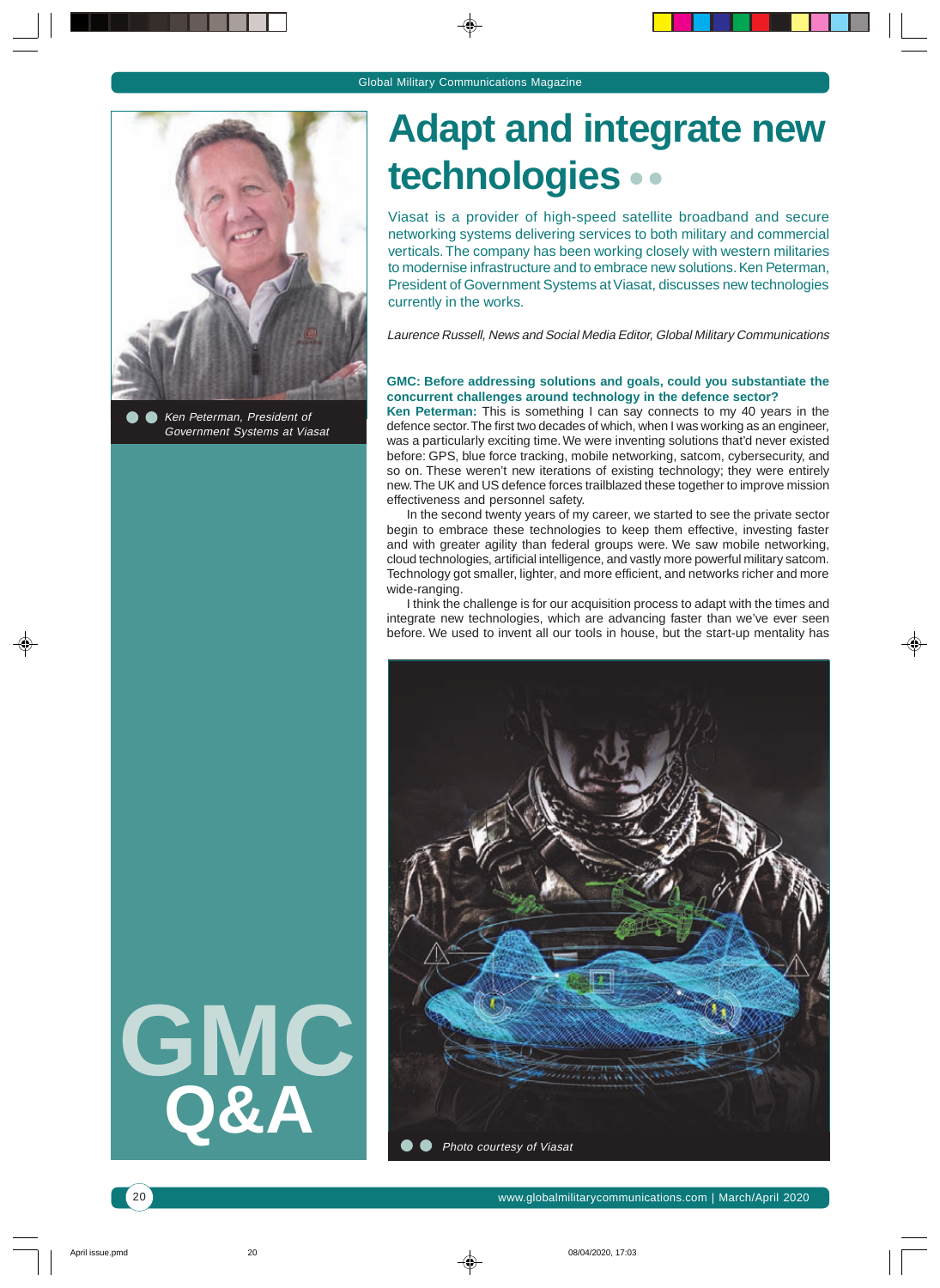#### **2019 STATE OF MILITARY COMMUNICATIONS SURVEY HIGHLIGHTS**

COMMISSIONED BY VIASAT AND GOVERNMENT BUSINESS COUNCIL

## **OVER TWO-THIRDS** OF RESPONDENTS

said they expect the same level of connectivity and access to trusted and timely information on the battlefield as they receive in the

Viasat<sup>.M</sup>

**Image courtesy of Viasat** 

#NATIONALASSET

## **2019 STATE OF MILITARY COMMUNICATIONS SURVEY HIGHLIGHTS**

COMMISSIONED BY VIASAT AND GOVERNMENT BUSINESS COUNCIL

## 81% OF RESPONDENTS

secure, resilient, and high-speed connectivity in order to make cloud-

#### #NATIONAL ASSET

Viasat<sup>.M</sup>

**Image courtesy of Viasat** 

### **2019 STATE OF MILITARY COMMUNICATIONS SURVEY HIGHLIGHTS**

COMMISSIONED BY VIASAT AND GOVERNMENT BUSINESS COUNCIL

# **OVER 60%** OF RESPONDENTS



changed that. We have to learn to go to innovative providers to assess, adopt, and evolve the kinds of solutions they offer. This allows for a new approach to development where we have a much greater plurality and agility, with a wide market of options to choose from and that we can rapidly switch between.

There's a certain culture to this modality that we're still

embracing, which may have led to some oversights. I believe we've seen our men and women in uniform move from the cutting edge to starting to fall behind in terms of some of the technologies they have deployed. Whether that's because others are moving faster, or we've started to stumble, is another conversation, but Viasat is aware of the ways we could more quickly move our forces forward which we're working to incorporate better.

#### **GMC: What can younger, digital-native personnel offer compared to the expertise of prior generations?**

**Ken Peterman:** We have an enormous opportunity in countries like the UK to gain a human advantage, because our young people are growing up in a connected world. Children of very young ages are coming online the minute they wake up. Talking to friends, hearing news, or consuming media. They leverage connectivity every day, moment to moment, on an almost cognitive level.

Their real time decisions are informed by data. When they go to lunch, they're not wondering what'll be on the menu, because they've already looked it up hours before. When they go somewhere new, they've already seen the route and streetviewed the area. This is made possible by incredible technologies that we wouldn't have thought possible twenty years before but are now practically taken for granted.

Everyday consumer applications have allowed young people to reflexively stay two steps ahead of their day. Viasat is already working closely with leading cloud-technology providers to deliver these same AI and machine learning capabilities to enlisted forces so they can stay two ahead of their objectives. We want the kind of technical agility they've come to expect to be ready and waiting for them in the defence sector.

Military satellites and other emergent technologies can stay ahead of threat profiles, facial recognition, and routing. Many of these applications are the same kinds of solutions they're already used to in a consumer space that have been optimised for tactical purposes.

Perhaps most relevant are the machine learning technologies predicting our movements and making decisions to assist our commute to work. Imagine how powerful a smart system like that could be if optimised for everchanging, high risk parameters, networked across any number of allied persons.

With this kind of real time intelligence, we couldn't only expect a warfighter to gain efficiency, we could also greatly minimise civilian injuries and casualties, which are most often caused by intelligence not recent enough to perfectly inform a strike.

I don't think it's merely our job to bring those technologies into force, but rather our obligation. Our military, and the technical, conscientious personnel serving in it should not be deprived of the razor-sharp systems that they can so naturally interface with. That's why Viasat is so passionate about adapting those innovations for tactical applications. There is a degree of effectiveness and precaution that we're currently missing out on, and we have to do everything we can to close that gap.

**GMC: You've observed that a MV-22 Osprey aircraft has less data connectivity than a low-cost home broadband connection. How does this shortcoming affect capability? Ken Peterman:** This is one of the things creating significant growth for us here at Viasat. We have about 6,000 employees, 3,000 of which are engineers and 1,000 of which are veterans. I have a story about one of them quite pertinent to this; we had a former marine with us who we sent on a business trip. On the flight, he had access to Viasat connectivity which offered a broadband connection comparable to the kind you'd be able to get in a home office.

This young marine found that simple connection quite astounding, because he'd never seen anything like it while serving on an MV22 aircraft. He saw a young child streaming cartoons in the seat behind him, and it made him proud to have contributed to bringing a service like that to the public. He called